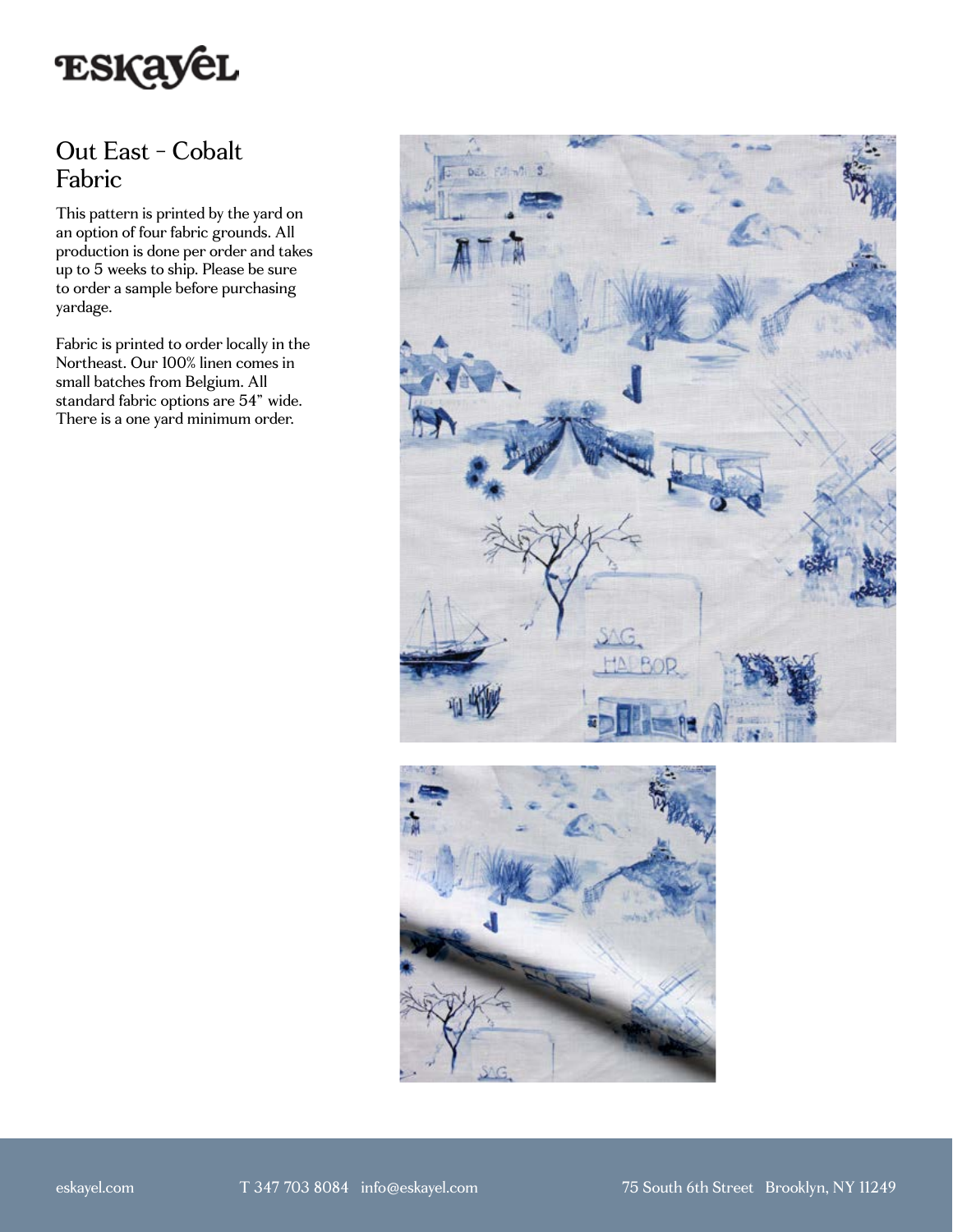

| Vertical Repeat   | 27"                   |
|-------------------|-----------------------|
| Horizontal Repeat | 36"                   |
| Fabric Width      | 54" (137.2 cm)        |
| Fabric Length     | by the yard (91.5 cm) |

| Pricing           | Sold by the yard; Price varies based on fabric ground                                             |
|-------------------|---------------------------------------------------------------------------------------------------|
| Selvage           | 1"                                                                                                |
| Sample Size       | 8.5" x 11" **If you are unsure of color or fabric choice please order a sample before purchasing. |
| Large Sample Size | $25" \times 25"$                                                                                  |

| Fabric Ground<br>Options | 50/50 linen cotton blend<br>100% oyster linen<br>100% heavyweight linen                         |
|--------------------------|-------------------------------------------------------------------------------------------------|
| Print Method             | Digital, pigment ink                                                                            |
| Delivery                 | 4-6 weeks **Rush Service subject to availability. Rush fee does not include expedited shipping. |

| Care          | Dry clean only                                                                                                                                                                                                                                                                                          |
|---------------|---------------------------------------------------------------------------------------------------------------------------------------------------------------------------------------------------------------------------------------------------------------------------------------------------------|
| Color & Scale | We always strive for color accuracy but please note that colors shown on the website are a repre-<br>sentation only. Please refer to the actual product sample. ** Also due to varying ink/print systems<br>wallpapers and fabrics of the same pattern are not always an exact match in color or scale. |
| Made In       | USA                                                                                                                                                                                                                                                                                                     |